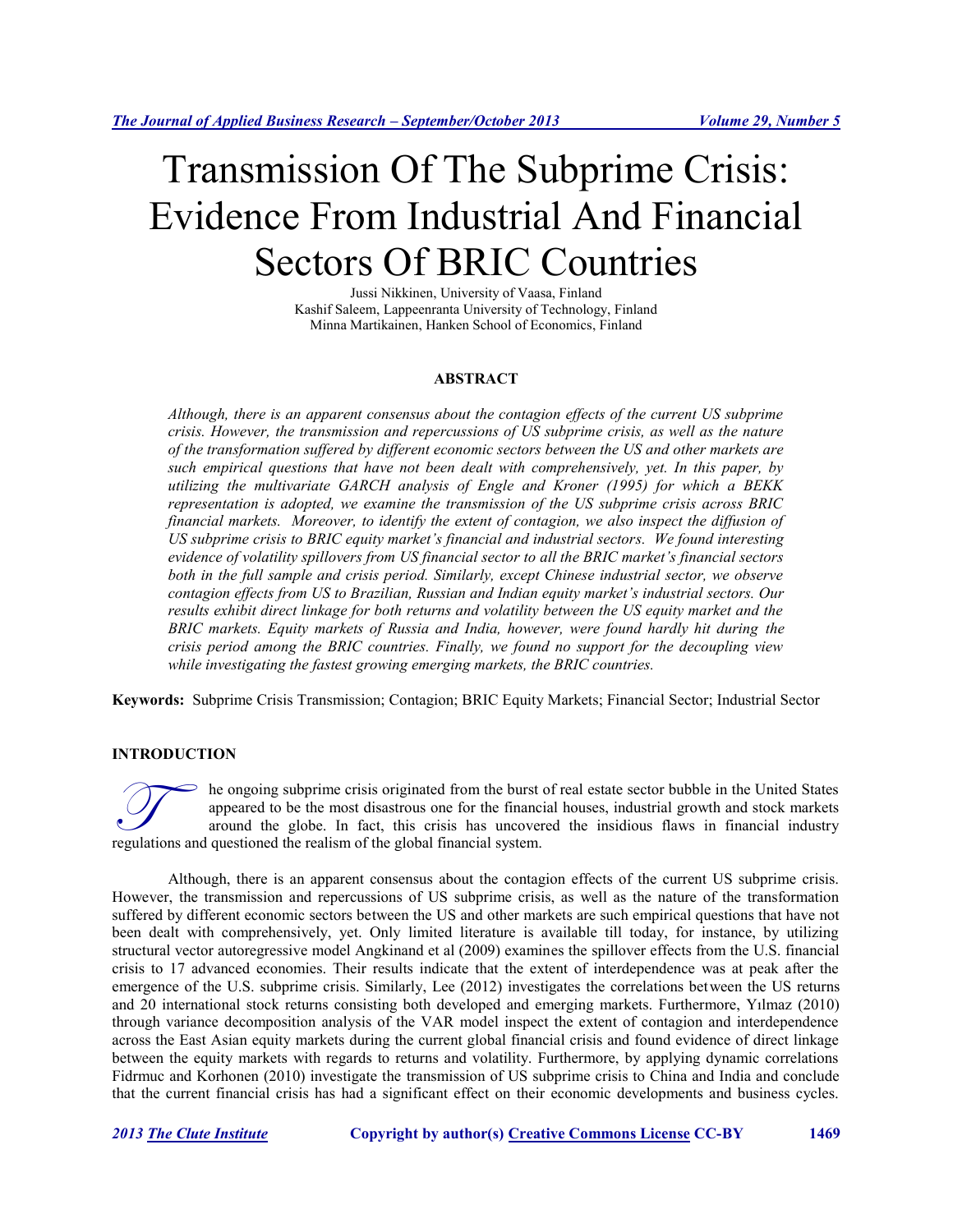More recently, Cheung et al (2010) analyze the market interdependence and spillover effect of credit risk during 2007–2009 global financial crisis to UK, Hong Kong, Japan, Australia, Russia and China and found evidence of contagion. Dimitriou and Simos (2013) found empirical evidence of contagion of the USA subprime financial crisis to EMU, China and Japan equity markets.

Studies investigating the affects of US subprime crisis on BRIC countries are even scarce, exceptions includes, for instance, Bhar and Nikolova (2009) who investigate return and volatility spillovers and dynamic correlation in the BRIC equity markets. Bianconi et al (2013) study the co movement of stock and bond markets BRIC during the U.S. financial crisis. Similarly, Aloui et al (2011) study the co movement of equity markets between BRIC and US market; their empirical findings confirm strong support of time-varying dependence between each of the BRIC markets and the US market.

This paper examines the transmission of the ongoing US subprime crisis to Brazil, Russia, India and China, representatives of the fastest growing emerging economies of the world, and investigates if, and to what extent, these emerging markets have been affected by the crisis, by analyzing their stock markets and industrial and financial sectors of their equity markets. These particular markets are of special interest since BRIC economies have been perhaps the key performers in the world economy in the past two decades. During their gradual process of development developed world has certainly recognized their economic importance and even BRIC markets have begun to influence economic developments in other emerging countries by setting standards to grow. This growth has been dominated particularly by the rising Chinese economy, due to its export driven policies and a huge foreign investment from developed countries. Within no time, China has turn out to be an important player for the global economy. At the same time, India, Russia and Brazil are in chase of Chinese economic development. In short, growth in BRIC economies has changed the direction of economic performance across the globe. Between 1988 and 2008, the share of BRIC economies GDP in the world economy increased from 7% to 15 % (valued at market exchange rates). Among the countries Chinese GDP in the world economy increased from 1.7% to 7.1%, Brazil and Russia contribute 2.7 % each, while Brazil's share of global output was only 2%. Enormous increased in the stock market indices of BRIC countries during the last decade, for example, Brazil's Bovespa Index rose 342%, China's Shanghai Composite Index rose 75%, India's Sensex Index rose 250% and Russia's Micex Index rose 638%, is another evidence of their potential role in the future of global economy.

Another objective of this paper is to examine the so called "decoupling" theory phenomenon, See, for instance, Ricardo et al (2010) and Eichengreen and Park (2008). At the early phase of US subprime crisis, many believed that BRIC economies were isolated from the global economic chaos. The argument behind this believe was the so called decoupling theory, which assumes that the U.S. economy is no longer the driver of world economic growth but the fastest growing economies, such as emerging Asia and Europe. However many recent studies, such as, Frank and Hesse (2009), Dooley and Hutchison (2009) as well as Pula and Peltonen (2009) found no support for the decoupling view while investigation of emerging markets of Asia. Since BRIC markets are known as the economic engine of the world today it would be interesting to see whether decoupling theory is true for BRIC countries.

On the whole, to investigating the interdependence among US equity market and BRIC equity markets as well as to explore the contagious affects of US subprime crisis on BRIC equity markets, Among others, Following Saleem (2008), Shamiri and Isa (2009) and Caporale et al (2006) we purpose Engle and Kroner (1995) multivariate GARCH analysis for which a BEKK representation is adopted. Additionally, in view of the fact that BRIC markets have strong links with the global economy through trade and financial channels; we examine the transmission of US subprime crisis to BRIC equity market's financial and industrial sectors to identify the extent of contagion. Four pair-wise models for global indices are estimated for USA with Brazil, Russia, India and China and eight bi-variate models are estimated for sectoral indices, representing the financial and the industrial sectors in each market analysed on the basis of daily total return indices. We divide our analysis in three parts, pre crisis (Jan. 2000 – Jul 2007), crisis period 1 (Aug 2007 – Aug. 2008), start of the world wide credit crunch in August 2007 but before the Lehman Brothers' bankruptcy in September 2008, crisis period 2 (Sep. 2008 – Dec. 2009) Lehman Brothers' bankruptcy in September 2008 till the end of 2009. Our results exhibit direct linkage for both returns and volatility between the US equity market and the BRIC markets. For instance, in case of return spillovers, both crisis periods exhibit highly significant return spillovers from US market to all the BRIC countries markets and their sectors.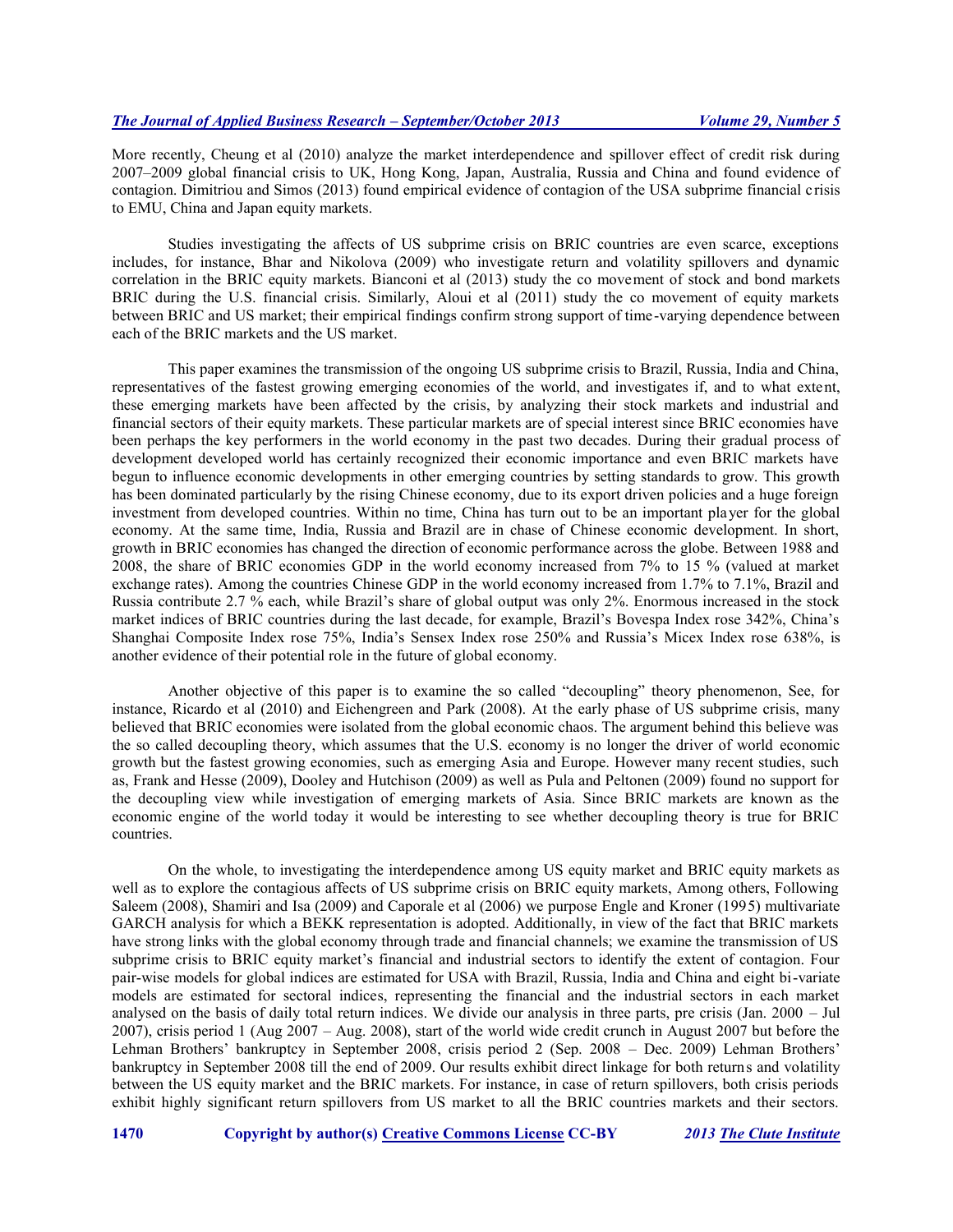Results for the pre crisis period shows that India and Russian equity returns as well as their financial and industrial sector returns were highly effected by the movements in US equity market and its financial and industrial sectors. Likewise, results for volatility establish clear evidence of contagion, at least in equity and industrial sector, however, only Russian financial sector found severely hit after the Lehman Brothers' bankruptcy. In addition, following prior research, to examine the long-term relationship among the markets we utilize Johansen cointegration test and to examine the causality affects between two markets we apply Granger Causality Test. Both the conventional methods also support our results obtained by using multivariate GARCH- BEKK representation.

It is our contention that a clearer understanding of the US subprime crisis from the perspective of international interdependence during crisis periods hold value for persons such as international investors, multinational corporations and portfolio managers seeking to minimize or manage their exposures to financial risk. International transmission of stock market volatility also impacts corporate capital budgeting decisions, investor consumption decisions and other business cycle variables.

The plan of the paper is as follows. The next section describes the bivariate GARCH models used to study the volatility spillovers among stock markets and sectoral indices and to identify the extent of US subprime contagion. Section 3 presents the data in this study. Section 4 shows the empirical results. Section 5 concludes.

#### **MODEL SPECIFICATION**

We start our empirical specification with a bivariate VAR-GARCH  $(1, 1)$  model that accommodates each market's returns and the returns of other markets lagged one period.<sup>1</sup>

$$
\begin{bmatrix} r_{1,t} \\ r_{2,t} \end{bmatrix} = \begin{bmatrix} a_{1,0} \\ a_{2,0} \end{bmatrix} + \begin{bmatrix} \beta_{1,1} & \beta_{1,2} \\ \beta_{2,1} & \beta_{2,2} \end{bmatrix} \begin{bmatrix} r_{1,t-1} \\ r_{2,t-1} \end{bmatrix} + \begin{bmatrix} \mu_{1,t} \\ \mu_{2,t} \end{bmatrix}
$$
 (1)

$$
u_t \big| \Omega_{t-1} \sim N(0, H_t), \tag{2}
$$

where  $r_t$  is a n×1 vector of daily returns at time t for each market. The n×1 vector of random errors  $\mu_t$  represents the innovation for each market at time t with its corresponding  $n \times n$  conditional variance-covariance matrix  $H_t$ . The market information available at time t-1 is represented by the information set  $\Omega_{t-1}$ . The n×1 vector,  $\alpha$ , represents the constant. The own market mean spillovers and cross-market mean spillovers are measured by the estimates of matrix  $\beta$  elements, the parameters of the vector autoregressive term. This multivariate structure thus facilitates the measurement of the effects of innovations in the mean stock returns of one series on its own lagged returns and those of the lagged returns of other markets.

Given the above expression, and following Engle and Kroner (1995), the conditional covariance matrix can be stated as:

$$
H_t = C'_0 C_0 + A'_{11} \varepsilon_{t-1} \varepsilon'_{t-1} A_{11} + G'_{11} H_{t-1} G_{11},
$$
\n(3)

where the parameter matrices for the variance equation are defined as  $C_0$ , which is restricted to be lower triangular and two unrestricted matrices  $A_{11}$  and  $G_{11}$  (Gema). Thus, the second moment can be represented by:

$$
H_{t} = C'_{0}C_{0} + \begin{bmatrix} a_{11} & a_{12} \\ a_{21} & a_{22} \end{bmatrix} \begin{bmatrix} \varepsilon_{1,t-1}^{2} & \varepsilon_{1,t-1}, \varepsilon_{2,t-1} \\ \varepsilon_{1,t-1}, \varepsilon_{2,t-1} & \varepsilon_{2,t-1}^{2} \end{bmatrix} \begin{bmatrix} a_{11} & a_{12} \\ a_{21} & a_{22} \end{bmatrix} + \begin{bmatrix} g_{11} & g_{12} \\ g_{21} & g_{22} \end{bmatrix} \begin{bmatrix} g_{11} & g_{12} \\ g_{21} & g_{22} \end{bmatrix}
$$
(4)

 $\overline{a}$ 

<sup>&</sup>lt;sup>1</sup> This model is based on the bivariate GARCH  $(1, 1)$ -BEKK representation proposed by Engle and Kroner (1995).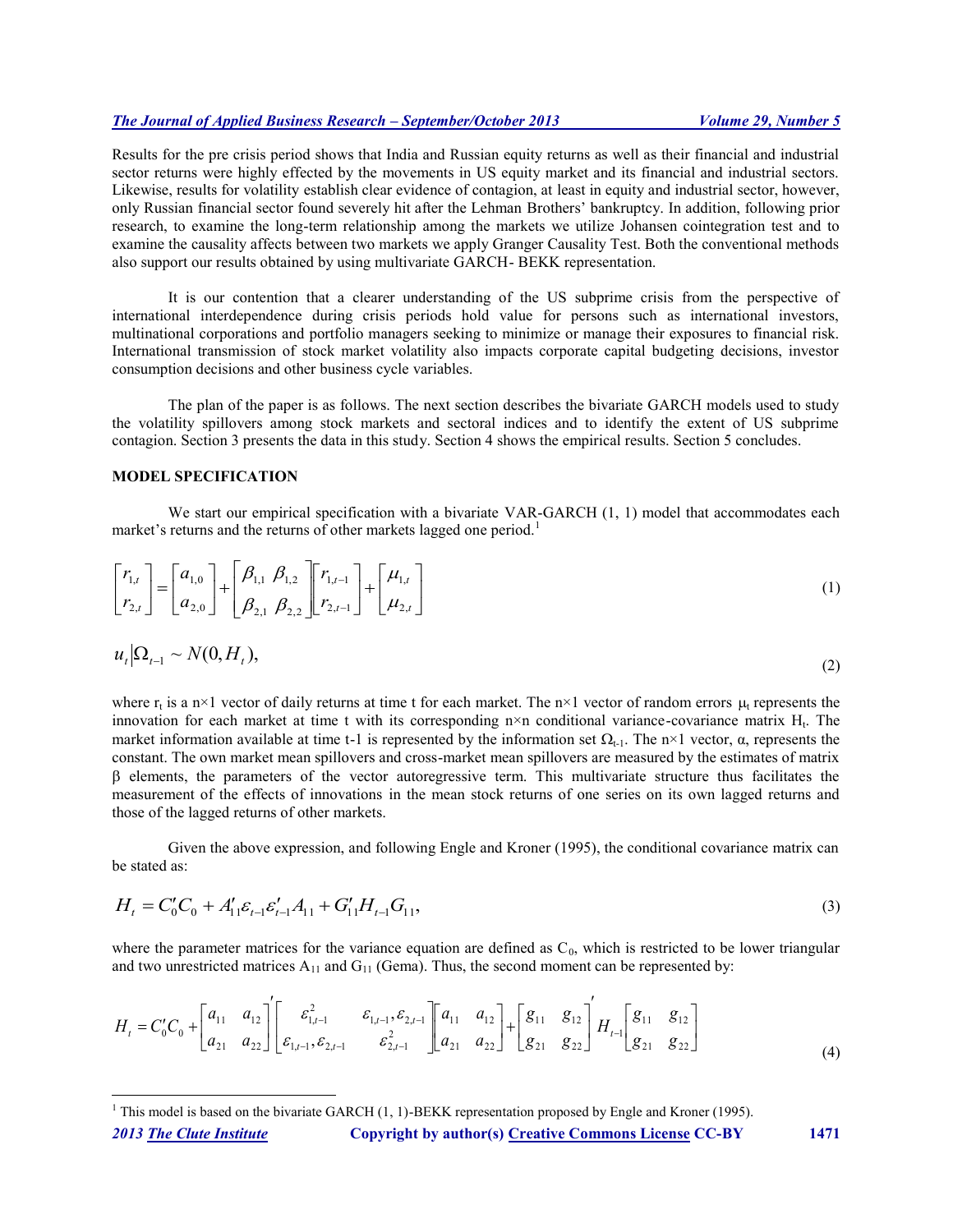Following Engle and Kroner (1995) the above system can be estimated by the maximum likelihood estimation which can be optimised by using the Berndt, Hall, Hall and Hausman (BHHH) algorithm. From equations (4) we obtain the conditional log likelihood function  $L(\theta)$  for a sample of T observations:

$$
L(\theta) = \sum_{t=1}^{T} l_t(\theta), \tag{5}
$$

$$
l_t(\theta) = -\log 2\pi - 1/2 \log |H_t(\theta)| - 1/2 \varepsilon_t(\theta) H_t^{-1}(\theta) \varepsilon_t(\theta)
$$
\n<sup>(6)</sup>

where  $\theta$  denotes the vector of all the unknown parameters. Numerical maximisation of equation (4) yields the maximum likelihood estimates with asymptotic standard errors.

Finally, to test the null hypothesis that the model is correctly specified, or equivalently, that the noise terms,  $\mu$ , are random, the Ljung-Box Q-statistic is used. It is assumed to be asymptotically distributed as  $\chi$ 2 with (p – k) degrees of freedom, where k is the number of explanatory variables. Moreover, as robustness checks we also examine the long-term relationship among the markets by utilizing Johansen cointegration test. Finally to examine the causality affects between two markets we apply Granger Causality Test.

# **DATA AND DISCRIPTIVE STATISTICS**

The data comprise daily total return indices calculated by DataStream for the US equity market, its Industrial and Financial sector, and Brazilian, Russian, Indian and Chinese equity markets and their Industrial and Financial sectors. The dataset starts from January 2000 and ends at December 2009, yielding 2609 observations in total for each series. While analysing the contagion effect of US subprime crisis 2007, two crisis periods were defined, first from August 2007 (burst of the mortgage bubble, assumed to have occurred) to August 2008, before the Lehman collapse and second from September 2008 to December 2009. Figure 1 shows the development of equity markets of BRIC countries and US market and Figure 2 and 3 presents the development of financial and industrial sectors of BRIC countries and US market. All the data are retrieved from DataStream, and daily returns are constructed as the first difference of logarithmic prices multiplied by 100. Stationarity in the time series is checked by applying the Augmented Dickey Fuller (ADF) test. To check the null hypothesis of normal distribution we calculate Jarque-Bera test statistic. Finally, to investigate the null that autocorrelation coefficients up to 26 lags are zero, we compute Ljung and Box (1978) test statistic, together with the ARCH LM-statistic (five lags) on each returns series. The results (not presented, available on request) allow us to reject the null hypothesis that returns have unit root in favor of alternate hypothesis of stationarity (even at 1% MacKinnon critical value), reject the normality and allow us to use GARCH specification through LB statistics and ARCH LM-statistic.



**Figure 1: Equity Market Development**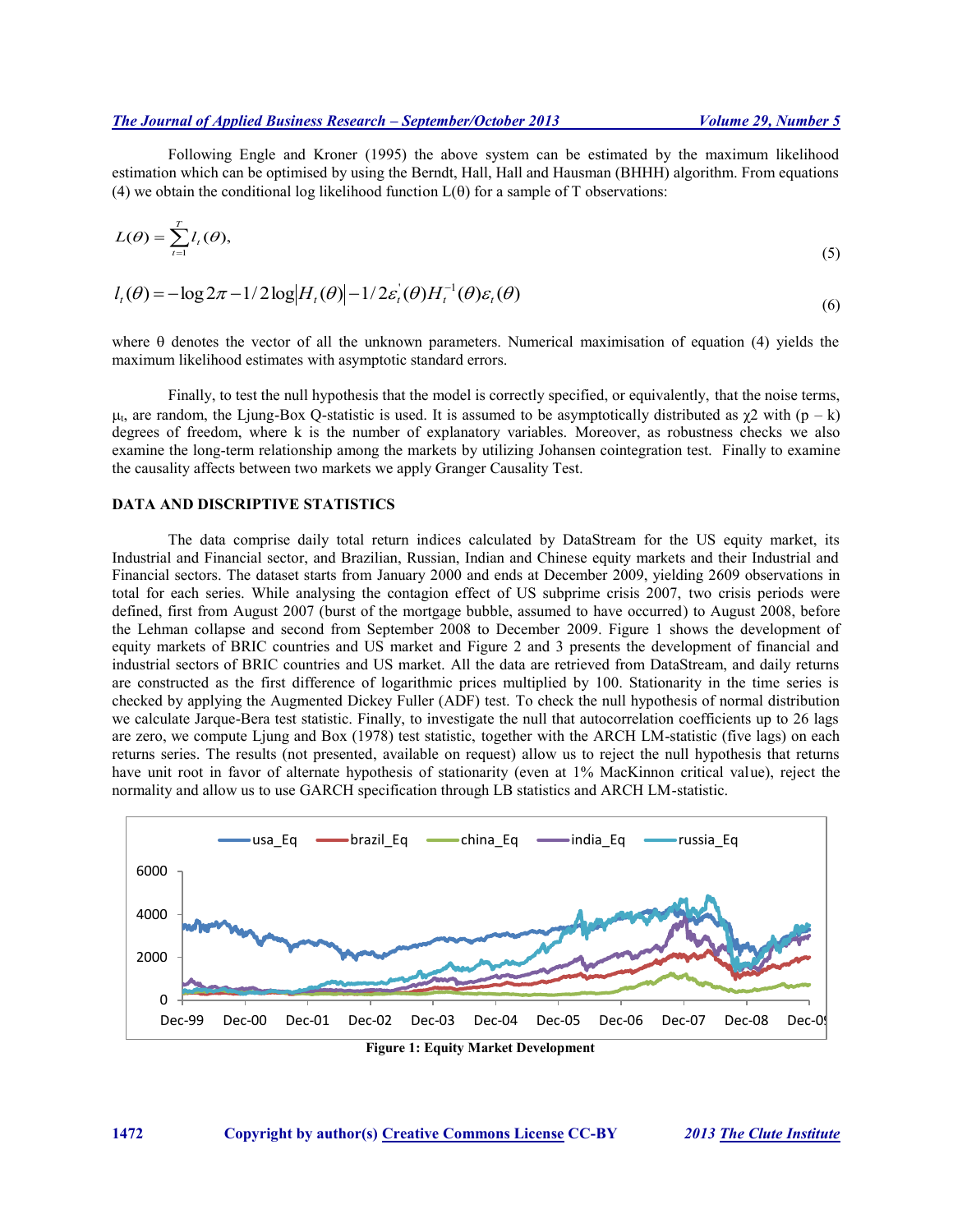# **EMPIRICAL RESULTS**

Our empirical results answer the theoretical questions formulated in the previous sections. First, to examine the return and volatility transmission of US stock market four pair-wise models are estimated utilizing bivariate GARCH frame work, for which a BEKK representation is adopted (see, e.g., Engle and Kroner, 1995). Moreover, in view of the fact that BRIC markets have strong links with the global economy through trade and financial channels; we examine the transmission of US subprime crisis to BRIC equity market's financial and industrial sectors to identify the extent of contagion, eight bivariate models are estimated for sectoral indices, representing the financial and the industrial sectors in each market analysed on the basis of daily total return indices calculated by DataStream from January 2000 to December 2009.

#### **Table 1 Volatility Spillovers between US and Brazilian Equity Markets and Their Industrial and Financial Sectors Estimated from a Bivariate VAR - GARCH(1, 1)-BEKK Model of Daily Return Indices**

The diagonal and off diagonal elements in matrix Beta measures own and cross-market return effect and diagonal and off diagonal elements in matrix Gama measures own and cross-market GARCH effects. EQ represents equity markets, IND and FIN stands for industrial and financial sector of the equity markets respectively. i and j represent USA and Brazil. Sample period is from January 2000 to August 2007 consisting of 1071 daily observations for pre crisis period. Crisis period is chosen between August 2007 and August 2008 and September 2008 till December 2009, representing before and after the collapse of Lehman Brothers.

|                          | Panel A: VAR - GARCH(1, 1)-BEKK Estimations - Pre Crisis |               |                                                                                               |          |               |
|--------------------------|----------------------------------------------------------|---------------|-----------------------------------------------------------------------------------------------|----------|---------------|
|                          | Coeff                                                    | <b>Signif</b> |                                                                                               | Coeff    | <b>Signif</b> |
| Beta EQi,j               | 0.040                                                    | 0.018         | Gema EQi,j                                                                                    | 0.016    | 0.127         |
| Beta EQj,i               | 0.004                                                    | 0.895         | Gema EQj,i                                                                                    | 0.003    | 0.626         |
| Beta_INDi,j              | $-0.018$                                                 | 0.209         | Gema INDi,j                                                                                   | $-0.006$ | 0.514         |
| Beta INDj,i              | 0.057                                                    | 0.014         | Gema IND <sub>1</sub> ,i                                                                      | $-0.019$ | 0.152         |
| Beta FINi,j              | 0.008                                                    | 0.562         | Gema FINi,j                                                                                   | 0.017    | 0.110         |
| Beta FINj,i              | 0.013                                                    | 0.611         | Gema FINj,i                                                                                   | 0.001    | 0.855         |
|                          |                                                          |               | Panel B: VAR - GARCH(1, 1)-BEKK Estimations – Crisis Period 1(August 2007 - August 2008)      |          |               |
|                          | Coeff                                                    | <b>Signif</b> |                                                                                               | Coeff    | Signif        |
| Beta_EQi,j               | $-0.058$                                                 | 0.215         | Gema_EQi,j                                                                                    | $-0.210$ | 0.594         |
| Beta EQj,i               | 0.115                                                    | 0.264         | Gema EQj,i                                                                                    | $-0.070$ | 0.760         |
| Beta INDi,j              | 0.032                                                    | 0.588         | Gema INDi,j                                                                                   | 0.679    | 0.331         |
| Beta INDj,i              | 0.072                                                    | 0.368         | Gema INDj,i                                                                                   | $-0.608$ | 0.054         |
| Beta FIN <sub>i,j</sub>  | $-0.132$                                                 | 0.069         | Gema FINi,j                                                                                   | 0.125    | 0.010         |
| Beta FIN <sub>1</sub> ,i | 0.178                                                    | 0.000         | Gema FINj,i                                                                                   | $-0.272$ | 0.035         |
|                          |                                                          |               | Panel C: VAR - GARCH(1, 1)-BEKK Estimations - Crisis Period 2(September 2008 - December 2009) |          |               |
|                          | Coeff                                                    | <b>Signif</b> |                                                                                               | Coeff    | Signif        |
| Beta EQi,j               | $-0.059$                                                 | 0.368         | Gema EQi,j                                                                                    | 0.139    | 0.001         |
| Beta _EQj,i              | 0.156                                                    | 0.021         | Gema EQj,i                                                                                    | $-0.017$ | 0.000         |
| Beta_INDi,j              | 0.011                                                    | 0.860         | Gema INDi,j                                                                                   | 0.101    | 0.003         |
| Beta INDj,i              | 0.066                                                    | 0.148         | Gema INDj,i                                                                                   | $-0.034$ | 0.289         |
| Beta FINi,j              | 0.060                                                    | 0.443         | Gema FINi,j                                                                                   | 0.039    | 0.049         |
| Beta FINj,i              | 0.009                                                    | 0.812         | Gema FINj,i                                                                                   | $-0.008$ | 0.762         |

We first look at matrix  $\beta$  in the mean equation, Eq. (1), captured by the parameters  $\beta_{ij}$ , in order to see the relationship in terms of returns across the countries and sectors in each pair. Next we examine the estimated results of the time-varying variance–covariance Eq. (4) in the system. The matrices *G (Gemma)* reported in Table 1-4 help examine the relationship in terms of volatility as stated in Eq. (4). The off-diagonal elements of matrices *G* capture the cross-market effects such as shock and volatility spillovers among the pairs.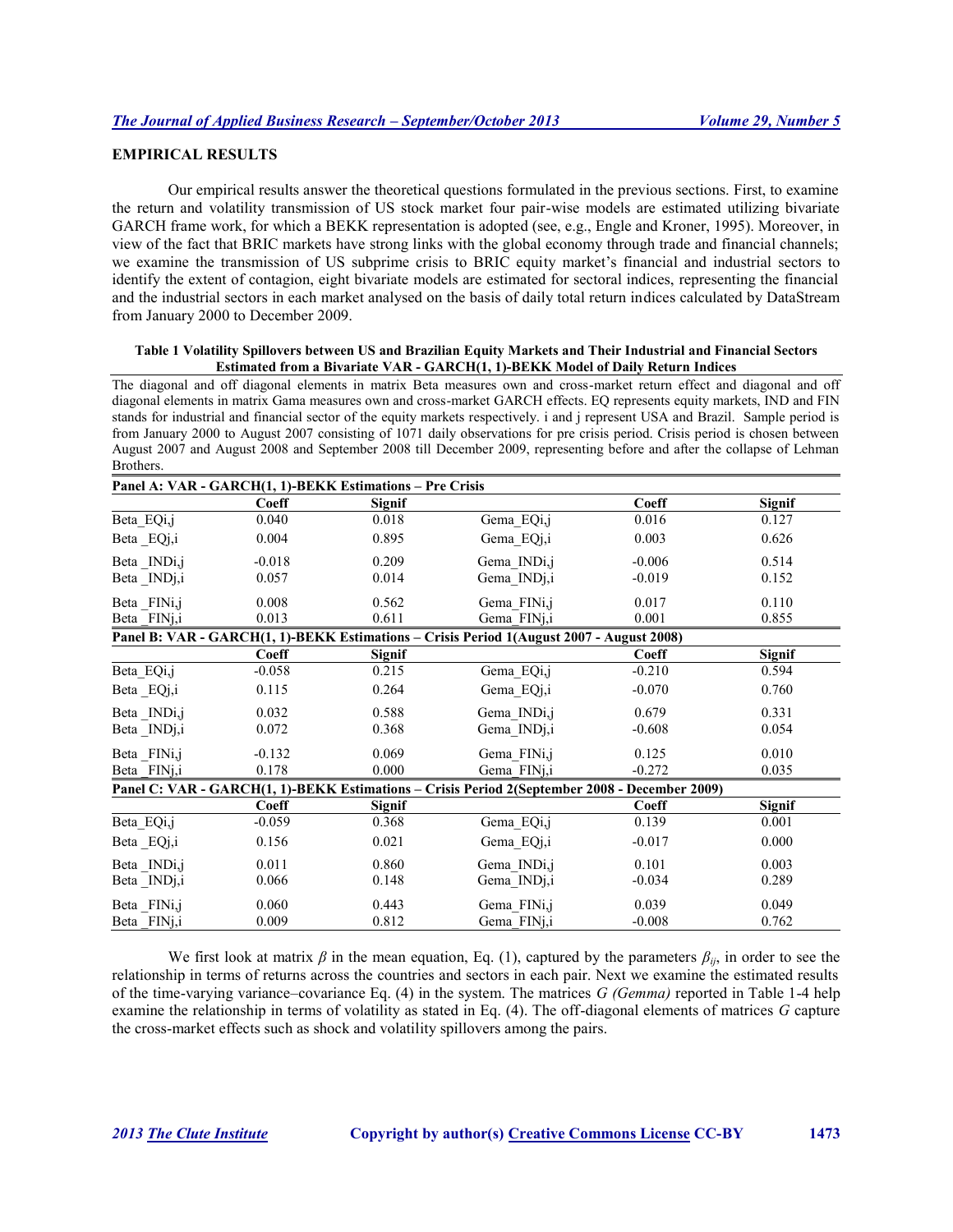

**Figure 2: Financial Sector Development Figure 3: Industrial Sector Development**

# **Table 2 Volatility Spillovers between US and Russian Equity Markets and Their Industrial and Financial Sectors Estimated from a Bivariate VAR - GARCH(1, 1)-BEKK Model of Daily Return Indices**

The diagonal and off diagonal elements in matrix Beta measures own and cross-market return effect and diagonal and off diagonal elements in matrix Gama measures own and cross-market GARCH effects. EQ represents equity markets, IND and FIN stands for industrial and financial sector of the equity markets respectively. i and j represent USA and Russia. Sample period is from January 2000 to August 2007 consisting of 1071 daily observations for pre crisis period. Crisis period is chosen between August 2007 and August 2008 and September 2008 till December 2009, representing before and after the collapse of Lehman Brothers.

|                         |              | Panel A: VAR - GARCH(1, 1)-BEKK Estimations - Pre Crisis |                                                                                               |              |               |
|-------------------------|--------------|----------------------------------------------------------|-----------------------------------------------------------------------------------------------|--------------|---------------|
|                         | Coeff        | Signif                                                   |                                                                                               | <b>Coeff</b> | <b>Signif</b> |
| Beta EQi,j              | $-0.011$     | 0.257                                                    | Gema EQi,j                                                                                    | 0.052        | 0.005         |
| Beta EQj,i              | 0.293        | 0.000                                                    | Gema EQj,i                                                                                    | 0.004        | 0.442         |
| Beta INDi,j             | 0.008        | 0.284                                                    | Gema INDi,j                                                                                   | 1.767        | 0.000         |
| Beta INDj,i             | 0.299        | 0.015                                                    | Gema INDj,i                                                                                   | 0.025        | 0.033         |
| Beta FINi,j             | $-0.008$     | 0.271                                                    | Gema_FINi,j                                                                                   | 0.058        | 0.001         |
| Beta FINj,i             | 0.283        | 0.000                                                    | Gema FINj,i                                                                                   | 0.006        | 0.168         |
|                         |              |                                                          | Panel A: VAR - GARCH(1, 1)-BEKK Estimations - Crisis Period 1(August 2007 - August 2008)      |              |               |
|                         | Coeff        | <b>Signif</b>                                            |                                                                                               | Coeff        | Signif        |
| Beta EQi,j              | $-0.044$     | 0.379                                                    | Gema EQi,j                                                                                    | $-0.560$     | 0.000         |
| Beta _EQj,i             | 0.284        | 0.000                                                    | Gema_EQj,i                                                                                    | 0.108        | 0.144         |
| Beta INDi,j             | $-0.076$     | 0.016                                                    | Gema INDi,j                                                                                   | 0.265        | 0.000         |
| Beta INDj,i             | 0.225        | 0.014                                                    | Gema INDj,i                                                                                   | $-0.071$     | 0.000         |
| Beta FINi,j             | $-0.188$     | 0.004                                                    | Gema FINi,j                                                                                   | $-0.182$     | 0.000         |
| Beta FIN <sub>j,i</sub> | 0.310        | 0.000                                                    | Gema FINj,i                                                                                   | 0.199        | 0.002         |
|                         |              |                                                          | Panel A: VAR - GARCH(1, 1)-BEKK Estimations - Crisis Period 2(September 2008 - December 2009) |              |               |
|                         | <b>Coeff</b> | Signif                                                   |                                                                                               | Coeff        | <b>Signif</b> |
| Beta_EQi,j              | 0.027        | 0.395                                                    | Gema EQi,j                                                                                    | $-0.121$     | 0.021         |
| Beta _EQj,i             | 0.299        | 0.003                                                    | Gema EQj,i                                                                                    | 0.036        | 0.020         |
| Beta INDi,j             | $-0.027$     | 0.233                                                    | Gema INDi,j                                                                                   | 0.427        | 0.000         |
| Beta INDj,i             | 0.274        | 0.012                                                    | Gema INDj,i                                                                                   | $-0.072$     | 0.000         |
| Beta FINi,j             | 0.067        | 0.053                                                    | Gema FINi,j                                                                                   | $-0.023$     | 0.412         |
| Beta FINj,i             | 0.024        | 0.702                                                    | Gema FINj,i                                                                                   | $-0.006$     | 0.731         |

Results are available from table 1-4. We divide our analysis in three parts, pre crisis (Jan. 2000 – Jul 2007), crisis period 1 (Aug 2007 – Aug. 2008), start of the world wide credit crunch in August 2007 but before the Lehman Brothers' bankruptcy in September 2008, crisis period 2 (Sep. 2008 – Dec. 2009) Lehman Brothers' bankruptcy in September 2008 till the end of 2009.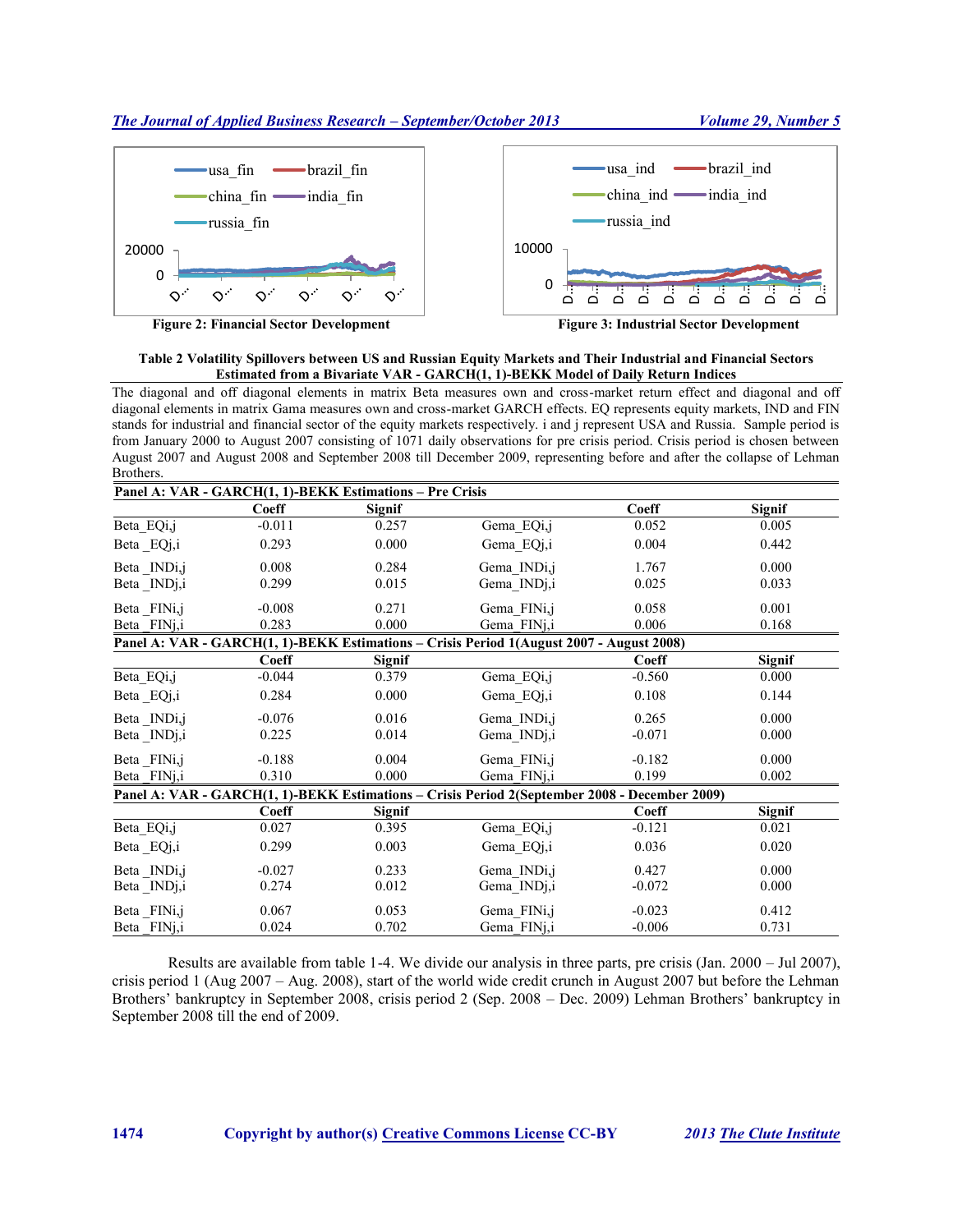### **Table 3 Volatility Spillovers between US and Indian Equity Markets and Their Industrial and Financial Sectors Estimated from a Bivariate VAR - GARCH(1, 1)-BEKK Model of Daily Return Indices**

The diagonal and off diagonal elements in matrix Beta measures own and cross-market return effect and diagonal and off diagonal elements in matrix Gama measures own and cross-market GARCH effects. EQ represents equity markets, IND and FIN stands for industrial and financial sector of the equity markets respectively. i and j represent USA and India. Sample period is from January 2000 to August 2007 consisting of 1071 daily observations for pre crisis period. Crisis period is chosen between August 2007 and August 2008 and September 2008 till December 2009, representing before and after the collapse of Lehman Brothers.

|                         | Panel A: VAR - GARCH(1, 1)-BEKK Estimations - Pre Crisis |               |                                                                                               |          |               |
|-------------------------|----------------------------------------------------------|---------------|-----------------------------------------------------------------------------------------------|----------|---------------|
|                         | Coeff                                                    | <b>Signif</b> |                                                                                               | Coeff    | <b>Signif</b> |
| Beta_EQi,j              | 0.006                                                    | 0.594         | Gema_EQi,j                                                                                    | 0.008    | 0.286         |
| Beta _EQj,i             | 0.184                                                    | 0.000         | Gema EQj,i                                                                                    | $-0.012$ | 0.008         |
| Beta INDi,j             | 0.011                                                    | 0.392         | Gema INDi,j                                                                                   | 0.000    | 0.936         |
| Beta INDj,i             | 0.136                                                    | 0.000         | Gema INDj,i                                                                                   | $-0.005$ | 0.524         |
| Beta FINi,j             | 0.000                                                    | 0.967         | Gema FINi,j                                                                                   | 0.004    | 0.515         |
| Beta FIN <sub>j,i</sub> | 0.135                                                    | 0.000         | Gema FINj,i                                                                                   | $-0.005$ | 0.144         |
|                         |                                                          |               | Panel A: VAR - GARCH(1, 1)-BEKK Estimations – Crisis Period 1(August 2007 - August 2008)      |          |               |
|                         | Coeff                                                    | <b>Signif</b> |                                                                                               | Coeff    | <b>Signif</b> |
| Beta EQi,j              | $-0.085$                                                 | 0.011         | Gema EQi,j                                                                                    | $-0.090$ | 0.670         |
| Beta _EQj,i             | 0.450                                                    | 0.000         | Gema EQj,i                                                                                    | $-0.177$ | 0.006         |
| Beta INDi,j             | $-0.061$                                                 | 0.053         | Gema INDi,j                                                                                   | 0.266    | 0.048         |
| Beta_INDj,i             | 0.316                                                    | 0.000         | Gema INDj,i                                                                                   | $-0.110$ | 0.008         |
| Beta FINi,j             | $-0.133$                                                 | 0.001         | Gema FINi,j                                                                                   | $-0.133$ | 0.001         |
| Beta FIN <sub>j,i</sub> | 0.477                                                    | 0.000         | Gema FINj,i                                                                                   | 0.477    | 0.000         |
|                         |                                                          |               | Panel A: VAR - GARCH(1, 1)-BEKK Estimations - Crisis Period 2(September 2008 - December 2009) |          |               |
|                         | Coeff                                                    | <b>Signif</b> |                                                                                               | Coeff    | <b>Signif</b> |
| Beta EQi,j              | 0.130                                                    | 0.002         | Gema EQi,j                                                                                    | 0.154    | 0.000         |
| Beta EQj,i              | 0.145                                                    | 0.007         | Gema EQj,i                                                                                    | $-0.099$ | 0.000         |
| Beta INDi,j             | 0.088                                                    | 0.088         | Gema INDi,j                                                                                   | 0.133    | 0.000         |
| Beta INDj,i             | 0.132                                                    | 0.023         | Gema INDj,i                                                                                   | $-0.094$ | 0.002         |
| Beta FINi,j             | 0.109                                                    | 0.036         | Gema FINi,j                                                                                   | 0.109    | 0.036         |
| Beta FINj,i             | 0.113                                                    | 0.003         | Gema FINj,i                                                                                   | 0.113    | 0.003         |

Our results exhibit direct linkage for both returns and volatility between the US equity market and the BRIC markets. For instance, in case of return spillovers, both crisis periods exhibit highly significant return spillovers from US market to all the BRIC countries markets and their sectors. Results for the pre crisis period shows that India and Russian equity returns as well as their financial and industrial sector returns were highly effected by the movements in US equity market and its financial and industrial sectors. Likewise, results for volatility establish clear evidence of contagion, at least in equity and industrial sector, however, only Russian financial sector found severely hit after the Lehman Brothers' bankruptcy. In addition, following prior research, to examine the long-term relationship among the markets we utilize Johansen cointegration test, (results available on request), and to examine the causality affects between two markets we apply Granger Causality test (results available on request) Both the conventional methods also support our results obtained by using multivariate GARCH- BEKK representation Moreover, one can argue that the so called "decoupling" theory does not hold true at least for the BRIC countries.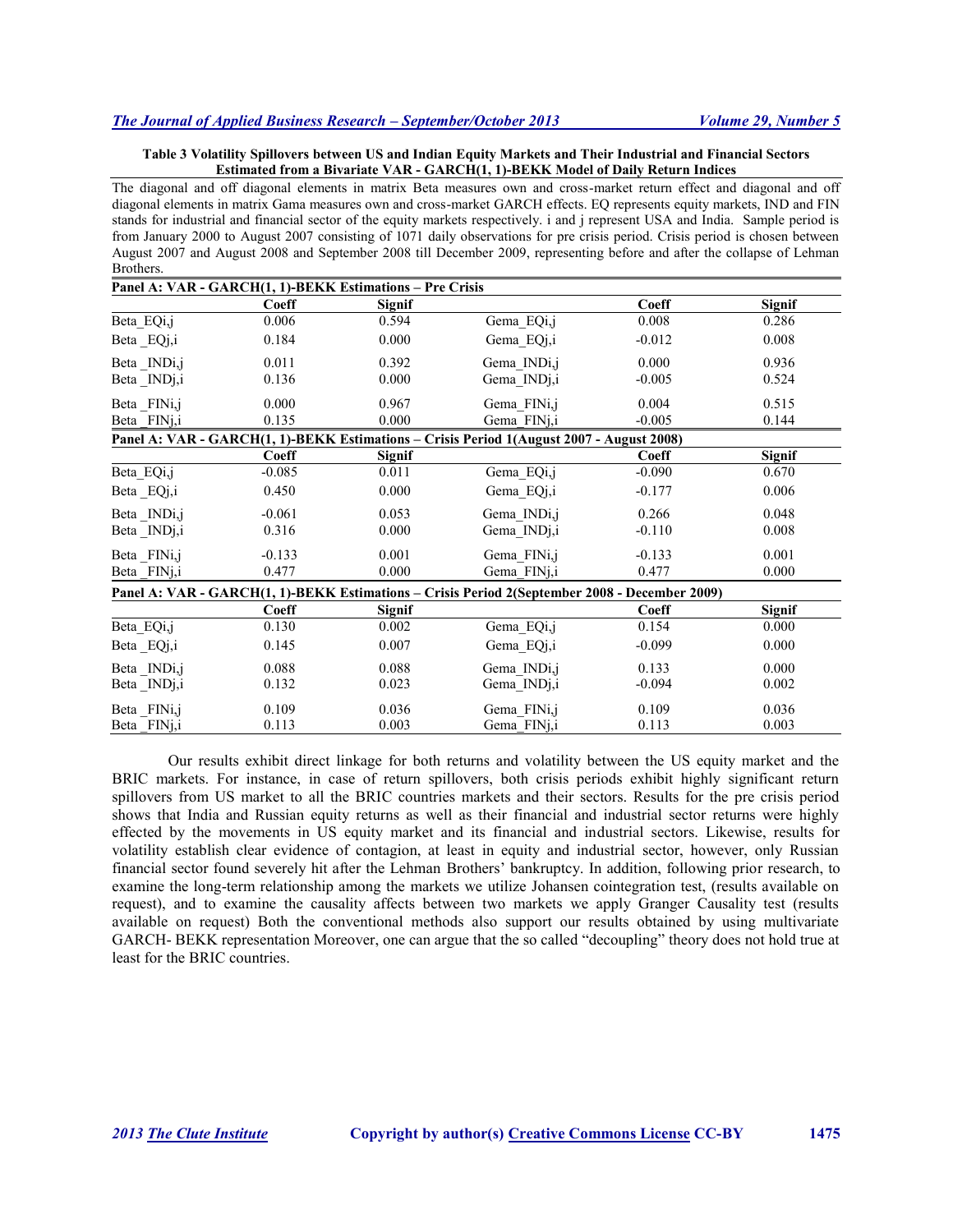### **Table 4 Volatility Spillovers between US and Chinese Equity Markets and Their Industrial and Financial Sectors Estimated from a Bivariate VAR - GARCH(1, 1)-BEKK Model of Daily Return Indices**

The diagonal and off diagonal elements in matrix Beta measures own and cross-market return effect and diagonal and off diagonal elements in matrix Gama measures own and cross-market GARCH effects. EQ represents equity markets, IND and FIN stands for industrial and financial sector of the equity markets respectively. i and j represent USA and China. Sample period is from January 2000 to August 2007 consisting of 1071 daily observations for pre crisis period. Crisis period is chosen between August 2007 and August 2008 and September 2008 till December 2009, representing before and after the collapse of Lehman Brothers.

|                         | Panel A: VAR - GARCH(1, 1)-BEKK Estimations - Pre Crisis |               |                                                                                               |          |               |
|-------------------------|----------------------------------------------------------|---------------|-----------------------------------------------------------------------------------------------|----------|---------------|
|                         | Coeff                                                    | <b>Signif</b> |                                                                                               | Coeff    | Signif        |
| Beta_EQi,j              | 0.006                                                    | 0.657         | Gema_EQi,j                                                                                    | 0.006    | 0.143         |
| Beta _EQj,i             | 0.027                                                    | 0.287         | Gema_EQj,i                                                                                    | 0.010    | 0.003         |
| Beta INDi,j             | 0.003                                                    | 0.850         | Gema INDi,j                                                                                   | 0.000    | 0.943         |
| Beta INDj,i             | 0.017                                                    | 0.453         | Gema INDj,i                                                                                   | 0.008    | 0.003         |
| Beta FINi,j             | 0.007                                                    | 0.522         | Gema FINi,j                                                                                   | 0.002    | 0.706         |
| Beta FIN <sub>j,i</sub> | 0.043                                                    | 0.136         | Gema FINj,i                                                                                   | 0.010    | 0.090         |
|                         |                                                          |               | Panel A: VAR - GARCH(1, 1)-BEKK Estimations - Crisis Period 1(August 2007 - August 2008)      |          |               |
|                         | Coeff                                                    | <b>Signif</b> |                                                                                               | Coeff    | <b>Signif</b> |
| Beta_EQi,j              | $-0.008$                                                 | 0.801         | Gema EQi,j                                                                                    | $-1.324$ | 0.000         |
| Beta _EQj,i             | 0.470                                                    | 0.000         | Gema_EQj,i                                                                                    | $-0.283$ | 0.000         |
| Beta INDi,j             | $-0.043$                                                 | 0.182         | Gema INDi,j                                                                                   | 0.304    | 0.092         |
| Beta INDj,i             | 0.257                                                    | 0.036         | Gema INDj,i                                                                                   | $-0.039$ | 0.473         |
| Beta FIN <sub>i,j</sub> | 0.006                                                    | 0.891         | Gema FINi,j                                                                                   | 0.096    | 0.026         |
| Beta FINj,i             | 0.346                                                    | 0.000         | Gema FINj,i                                                                                   | $-0.072$ | 0.063         |
|                         |                                                          |               | Panel A: VAR - GARCH(1, 1)-BEKK Estimations - Crisis Period 2(September 2008 - December 2009) |          |               |
|                         | Coeff                                                    | Signif        |                                                                                               | Coeff    | Signif        |
| Beta_EQi,j              | 0.077                                                    | 0.030         | Gema EQi,j                                                                                    | $-0.036$ | 0.032         |
| Beta _EQj,i             | 0.222                                                    | 0.000         | Gema EQj,i                                                                                    | 0.020    | 0.282         |
| Beta INDi,j             | 0.076                                                    | 0.075         | Gema INDi,j                                                                                   | $-0.038$ | 0.064         |
| Beta _INDj,i            | 0.175                                                    | 0.000         | Gema INDj,i                                                                                   | 0.021    | 0.339         |
| Beta FINi,j             | 0.034                                                    | 0.490         | Gema FINi,j                                                                                   | $-0.007$ | 0.499         |
| Beta FINj,i             | 0.094                                                    | 0.001         | Gema FINj,i                                                                                   | $-0.002$ | 0.909         |

## **DIAGNOSTIC TESTS**

We also estimate the Ljung-Box Q-statistic used to test the null hypothesis that the model is correctly specified, or equivalently, that the noise terms are random. We calculate both standardized and standardized squared residuals up to lag 24 for each modelled pair. Results show (not reported, available on request) no series dependence in the squared standardized residuals, indicating the appropriateness of the GARCH–BEKK model.

#### **SUMMARY AND CONCLUSIONS**

In this paper we have examined the linkage between US equity market and the fastest growing economies of the world, the BRIC countries (Brazil, Russian, India and China) equity markets, and the transmission of the US subprime crisis of 2007-2009 to BRIC countries. We use a bivariate GARCH-BEKK model proposed by Engle and Kroner (1995). By utilizing daily total return indices, four pair-wise models are estimated, namely, USA–Brazil, USA–Russia, USA–India, and USA–China. Additionally, in view of the fact that BRIC markets have strong links with the global economy through trade and financial channels; we examine the transmission of US subprime crisis to BRIC equity market's financial and industrial sectors to identify the extent of contagion. Eight bivariate models are estimated for sectoral indices, representing the financial and the industrial sectors in each market analysed. While analyzing the contagion effect of US Subprime crisis 2007-2009, we consider two crisis periods, crisis period 1 (Aug 2007 – Aug. 2008), start of the world wide credit crunch in August 2007 but before the Lehman Brothers' bankruptcy in September 2008, crisis period 2 (Sep. 2008 – Dec. 2009) Lehman Brothers' bankruptcy in September 2008 till the end of 2009.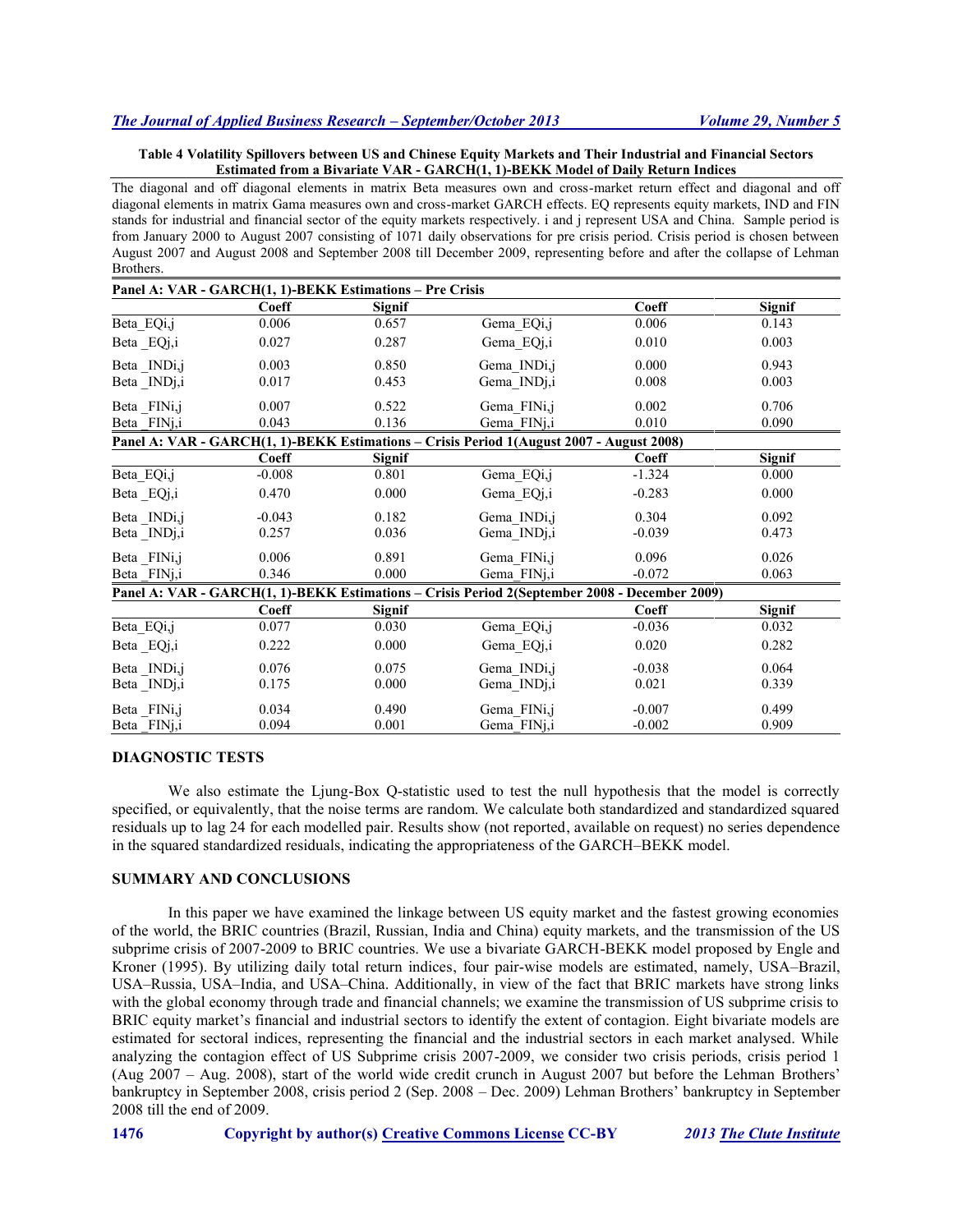We found evidence of direct linkage between the US equity market and BRIC markets, both in regards of returns and volatility, For instance, in case of return spillovers, both crisis periods exhibit highly significant return spillovers from US market to all the BRIC countries markets and their sectors. Results for the pre crisis period shows that India and Russian equity returns as well as their financial and industrial sector returns were highly effected by the movements in US equity market and its financial and industrial sectors. Likewise, results for volatility establish clear evidence of contagion, at least in equity and industrial sector, however, only Russian financial sector found severely hit after the Lehman Brothers' bankruptcy. In addition, following prior research, to examine the long-term relationship among the markets and sectors we utilize Johansen cointegration test and finally to examine the causality affects between the markets and sectors we apply Granger Causality Test. Both the conventional methods to identify interdependence also support our results obtained by using multivariate GARCH-BEKK representation. Moreover, we found no support for the decoupling view while investigating the fastest growing emerging markets, the BRIC countries.

Thus, within the context of the US subprime crisis, our results offers a better understanding of the nature of international interdependence during the crisis period which is very valuable for the international investors, multinational corporations and portfolio managers, who all are involved in minimizing and managing their financial risk exposure. Likewise, international transmission of stock market volatility can impact on corporate capital budgeting decisions, investors' consumption decisions, and other business cycle variables.

# **ACKNOWLEDGEMENTS**

The authors would like to thank participants of 17th Annual Conference of the Multinational Finance Society. Barcelona, 2010 and XIII International Academic Conference on Economic and Social Development. Moscow, 2012 for their valuable comments and discussions. This research (Project No. 132913 and 134125) is partially supported by Academy of Finland. All remaining errors are our own.

#### **AUTHOR INFORMATION**

**Jussi Nikkinen**, Ph.D., is a professor of Financial Accounting at University of Vaasa, Department of Accounting and Finance, Vaasa, Finland. E-mail: jn@uwasa.fi

**Kashif Saleem**, Ph.D., is an Associate Professor (Finance) at Lappeenranta School of Business, Lappeenranta University of Technology, Finland. He received his MSc. degree, specialized in computational finance from Hanken School of Economics, Finland and his Ph.D. in Business Administration (Finance) from Lappeenranta University of Technology, Finland. In addition to these schools, Dr. Kashif has also taught different finance courses at the Graduate school of management, Saint Petersburg State University, Russia. Postal Address: PO Box 20, FIN-53851 Lappeenranta, Finland. E-mail: Kashif.saleem@lut.fi (Corresponding author)

**Minna Martikainen**, Ph.D., is a professor of Financial Accounting in Hanken School of Economics (Finland). Previously she has worked as professor in Aalto University School of Business and in Lappeenranta University of Technology (LUT). In LUT she also worked as the vice rector for international affairs for two years. Moreover, previously she has worked in University of Vaasa as researcher and as visiting researcher in Louisiana State University, USA. Dr Martikainen's research interests in the area of financial accounting are profitability and grow. E-mail: minna.martikainen@aalto.fi

# **REFERENCES**

- 1. Angkinand, A.P., Barth, J.R. and H. Kim. 2010. *Spillover effects from the U.S. financial crisis: Some time series evidence from national stock returns in The Financial and Economic Crises: An International Perspective*, ed. Benton E. Gup, 24-52. Cheltenham: Edward Elgar Publishing.
- 2. Aloui, R., Aissa, M.S.B., and D.K. Nguyen. 2011. Global financial crisis, extreme interdependences, and contagion effects: the role of economic structure? *Journal of Banking and Finance* 35, 130–141.
- 3. Bhar, R., and B. Nikolova. 2009. Return, volatility spillovers and dynamic correlation in the BRIC equity markets: an analysis using a bivariate EGARCH framework. *Global Finance Journal* 19: 203–218.